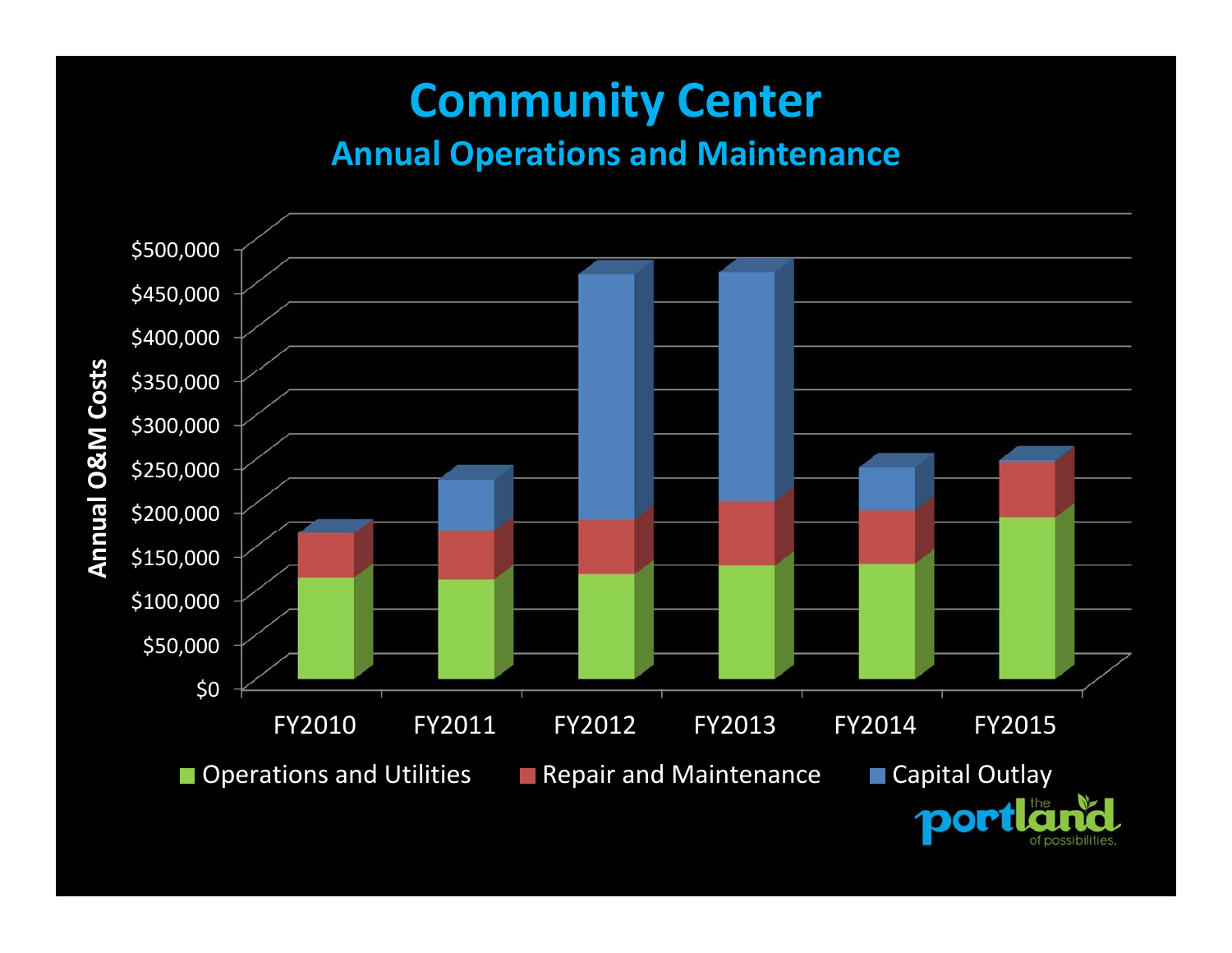## **Community Center Expansion**

#### **Weekend Reservations**

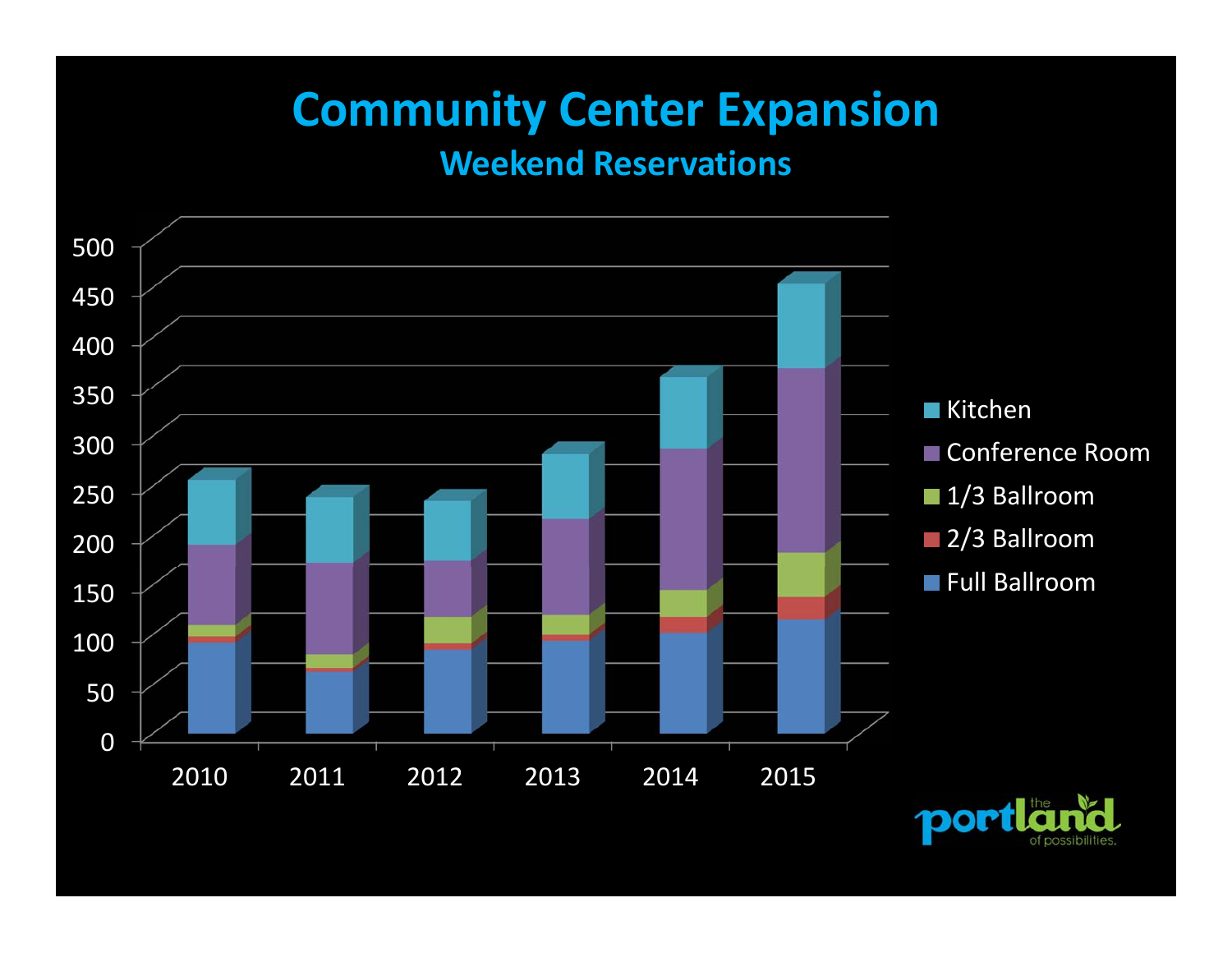#### **Community Center Expansion Weekday Reservations**

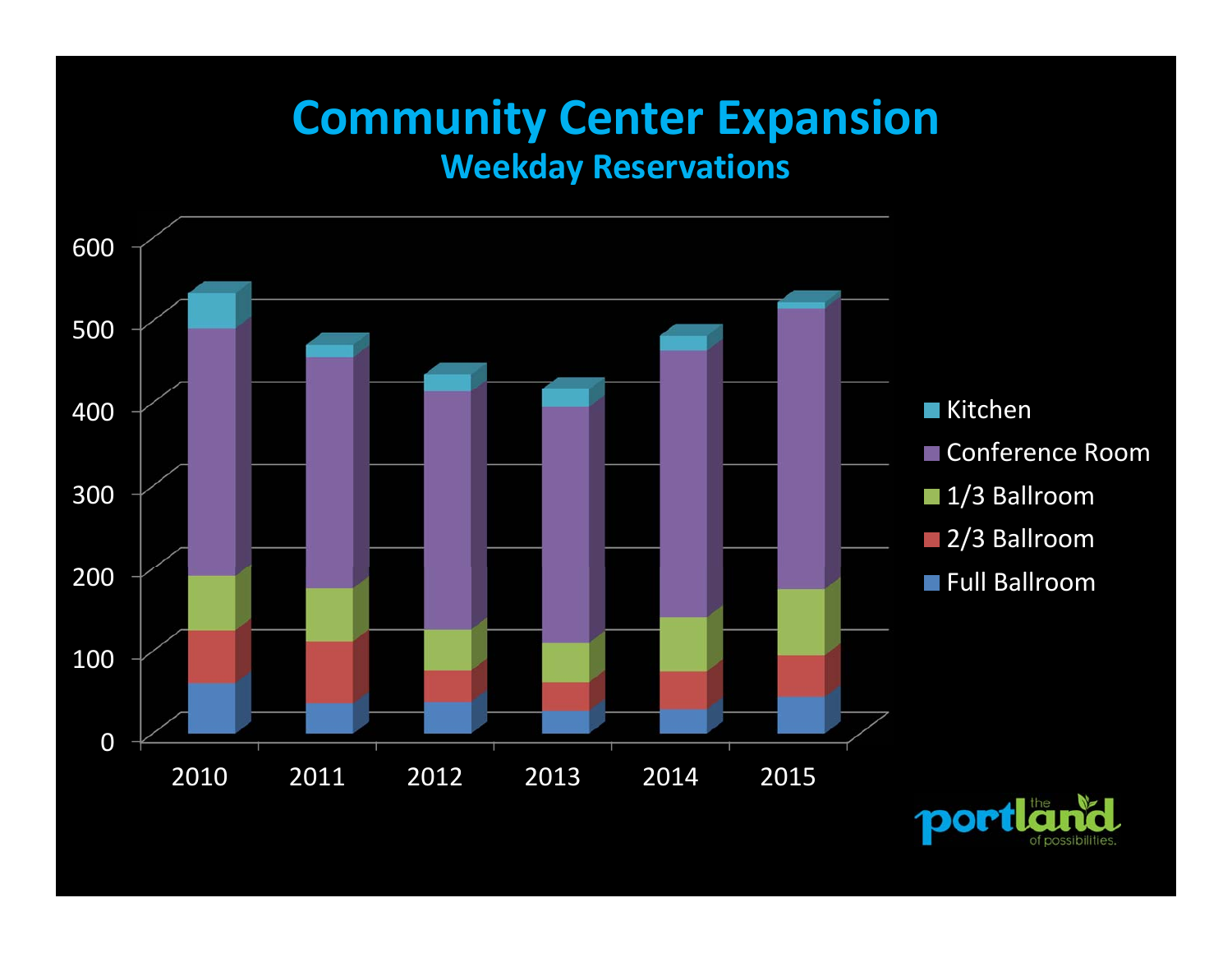### **Community Center Expansion Daily Gym/Athletic Use**

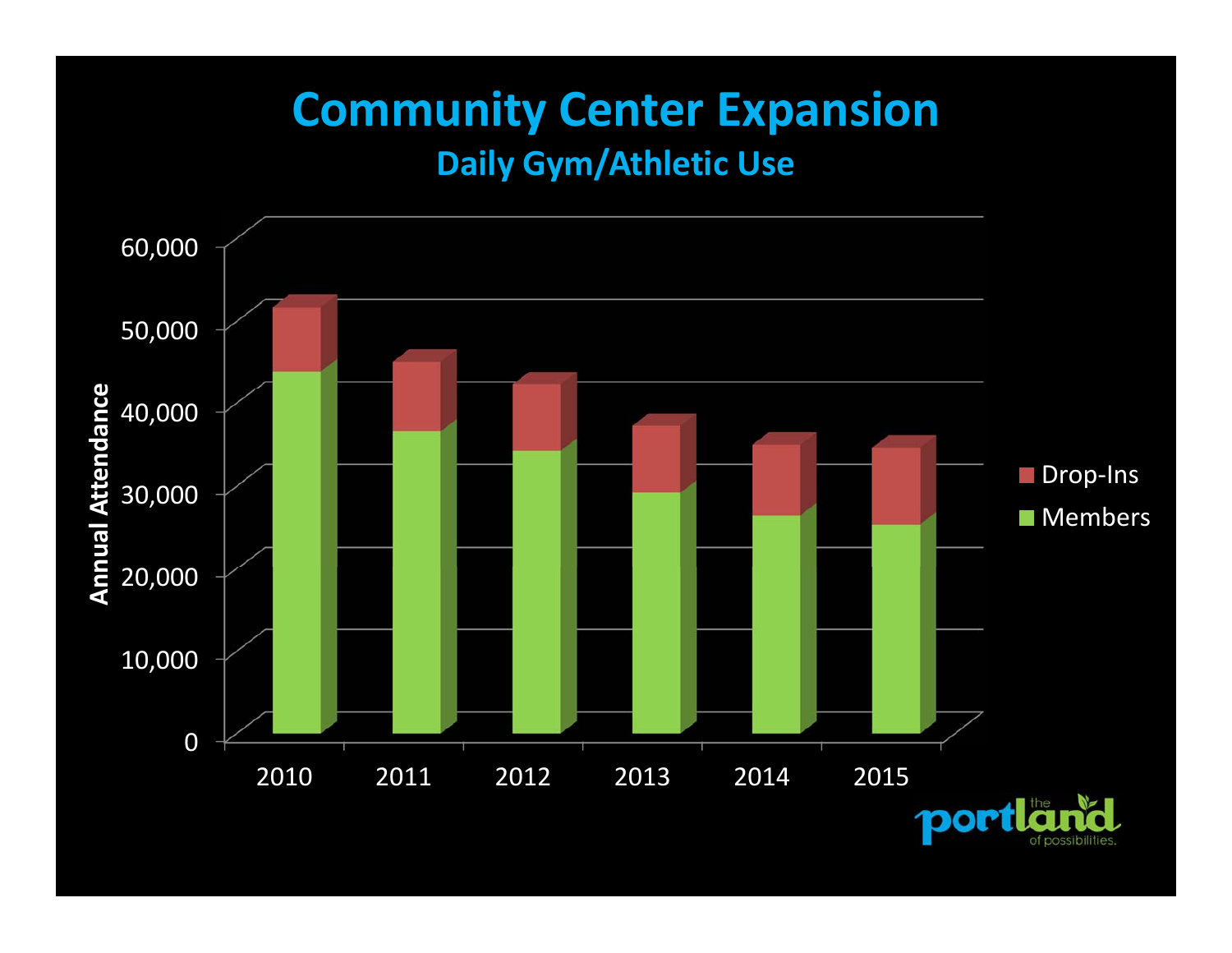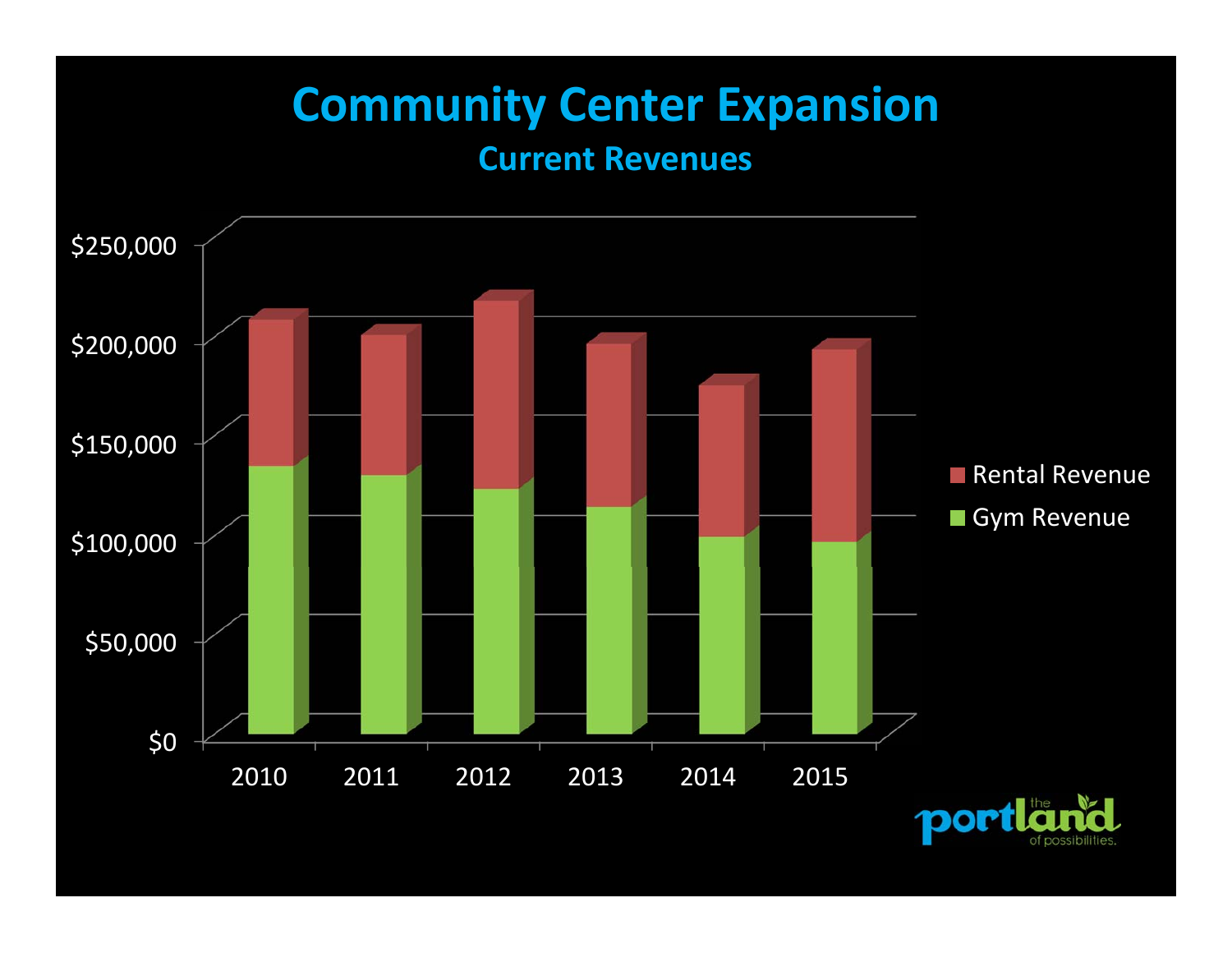## **Community Center Expansion Average Event Attendance**

| • Mother/Son Dance      | 200   |
|-------------------------|-------|
| • Father/Daughter Dance | 500   |
| • Boo Bash Triathlon    | 200   |
| • Boo Bash Carnival     | 700   |
| • Christmas in Portland | 1,000 |
| • Typical Evening Event | 300   |
| · Typical Day Event     | 250   |

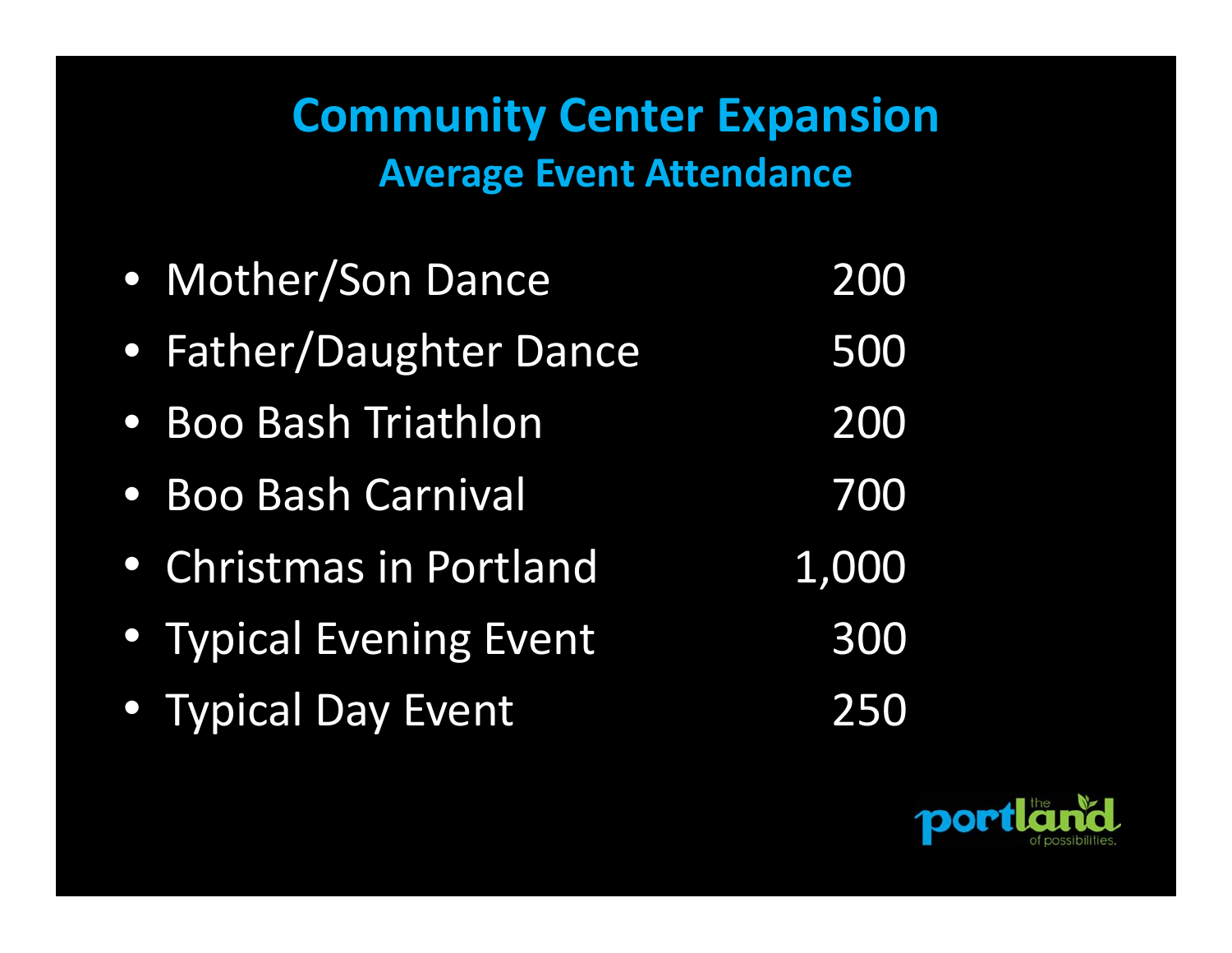# **Community Center**

#### **Area Event Centers**

|                                            | <b>Portland</b><br><b>Community Community</b><br><b>Center</b><br>(existing) | <b>Portland</b><br><b>Center</b><br>(proposed) | <b>Solomon</b><br><b>Ortiz</b><br><b>Center</b> | <b>Aransas</b><br><b>Pass</b> | <b>American</b><br><b>Bank Center</b><br>(H. Garrett<br><b>Ballroom)</b> | Omni   | <b>Holiday</b><br>Inn<br><b>Bayfront Downtown</b><br><b>Marina</b> |
|--------------------------------------------|------------------------------------------------------------------------------|------------------------------------------------|-------------------------------------------------|-------------------------------|--------------------------------------------------------------------------|--------|--------------------------------------------------------------------|
| <b>Ballroom Size</b><br>(sf)               | 6,000                                                                        | 12,975                                         | 16,555                                          | 15,305                        | 18,530                                                                   | 16,315 | 4,800                                                              |
| <b>Ballroom</b><br>Capacity<br>(Cocktail)  | 600                                                                          | 1,853                                          | 2,000                                           | 2,000                         | 1,500                                                                    | 1,815  | 800                                                                |
| <b>Ballroom</b><br>Capacity<br>(Rounds)    | 432                                                                          | 865                                            | 850                                             | 600                           | 1,200                                                                    | 1,350  | 400                                                                |
| <b>Ballroom</b><br>Capacity<br>(Classroom) | 250                                                                          | 648                                            | 1000                                            | 600                           | 1,000                                                                    | 970    | 200                                                                |
| <b>Meeting</b><br>Room<br>Capacity         | Multiple,<br>up to 160                                                       | Multiple,<br>up to 465                         | Multiple,<br>up to 225                          | 60                            | Multiple,<br>up to 400                                                   | 200    | 501                                                                |